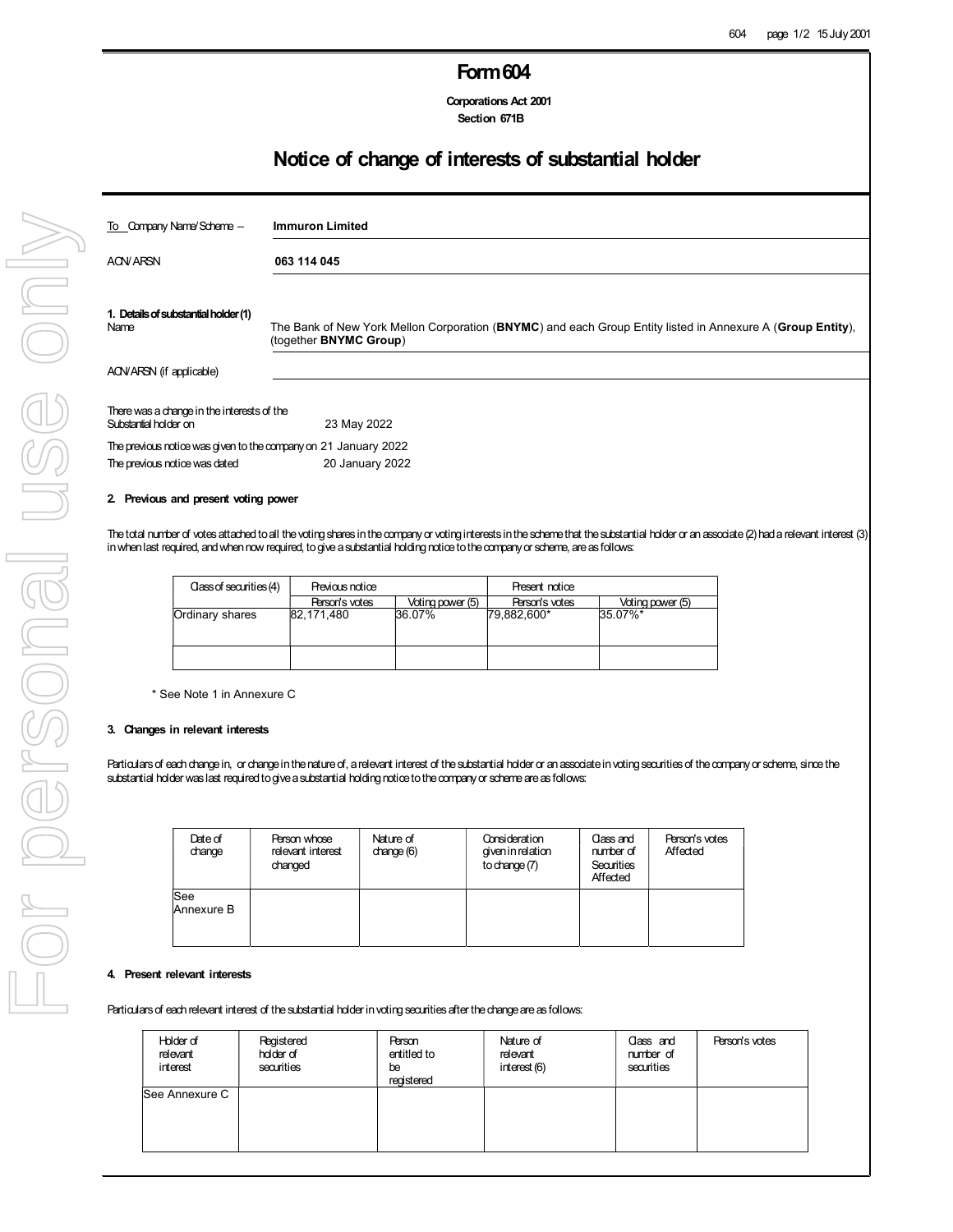### 5. Changes in association

The persons who have become associates (2) of, ceased to be associates of, or have changed the nature of their association (9) with, the substantial holder in relation to voting interests in the company or scheme are as follows:

| Name and ACN/ARSN (if applicable) | Nature of association                                                                                                                                                                      |
|-----------------------------------|--------------------------------------------------------------------------------------------------------------------------------------------------------------------------------------------|
| BNYMC and each Group Entity       | Each Group Entity is an associate of BNYMC pursuant to section $12(2)(a)$ of the<br>Corporations Act 2001 (Cth) as each entity is directly or indirectly owned and<br>controlled by BNYMC. |

#### 6. Addresses

The addresses of persons named in this form are as follows:

| Name                                       | <b>Address</b>                               |
|--------------------------------------------|----------------------------------------------|
| The Bank of New York Mellon<br>Corporation | 240 Greenwich Street, New York, NY 10286 USA |
| Each Group Entity                          | 240 Greenwich Street, New York, NY 10286 USA |

# **Signature**

| print name | <b>Andrew Weiser</b> | capacity Attorney-In-Fact |
|------------|----------------------|---------------------------|
| sign here  | Anhalleier           | Date 24 May 2022          |
|            |                      |                           |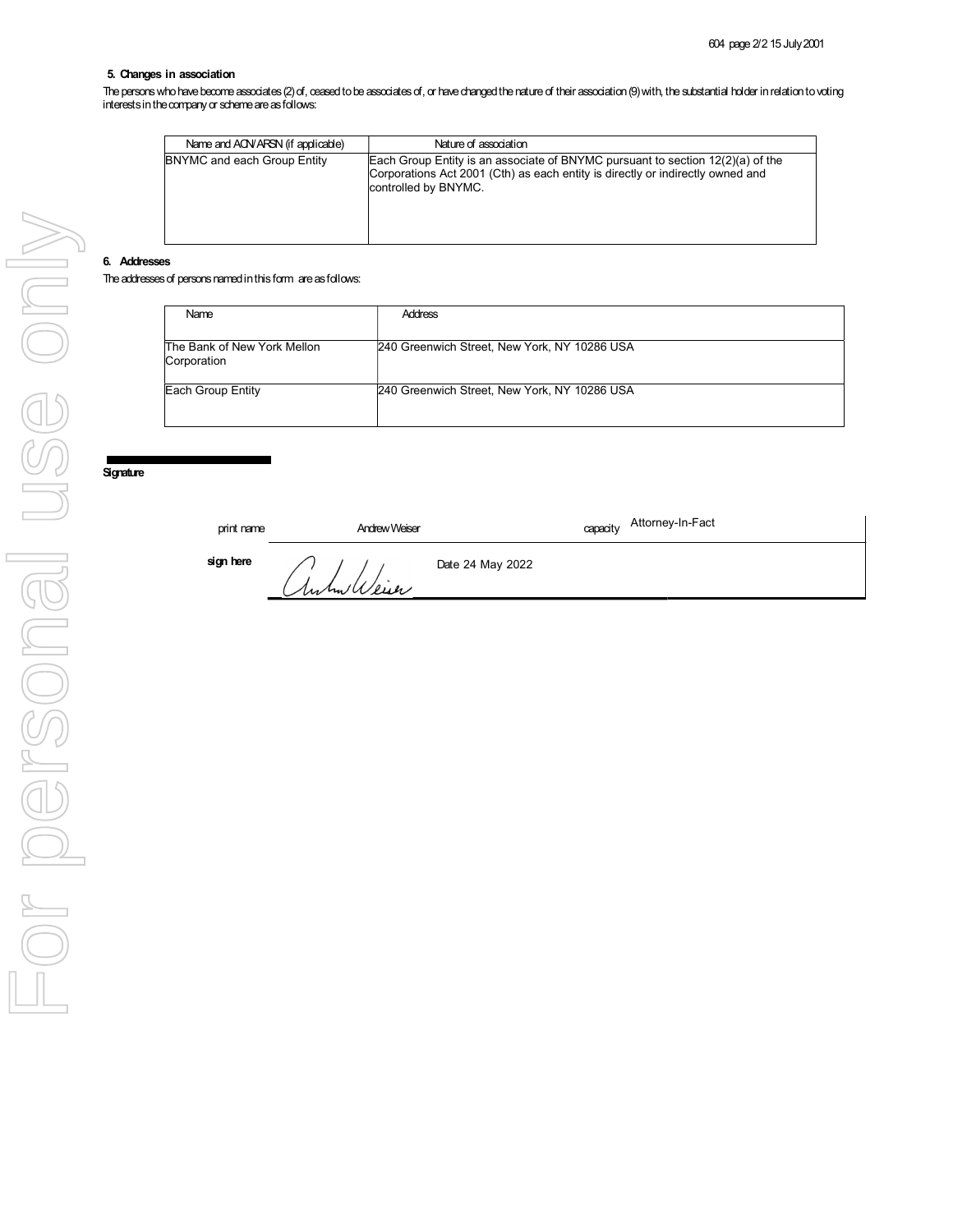# Annexure A

# This is Annexure A of 1 page referred to in Form 604 Notice of Change of Interests of Substantial Holder given by The Bank of New York Mellon Corporation and its related bodies corporate This is Annexure A of 1 page referred to in Form 604 Notice of<br>Change of Interests of Substantial Holder given by The Bank<br>New York Mellon Corporation and its related bodies corporate<br>of a large number of operation and bol

The Bank of New York Mellon Corporation is the ultimate parent company of a corporate group comprised of a large number of operating and holding companies. Details of the entities directly owned and controlled by The Bank of New York Mellon Corporation are listed below.

• The Bank of New York Mellon

print name Andrew Weiser capacity Attorney-In-Fact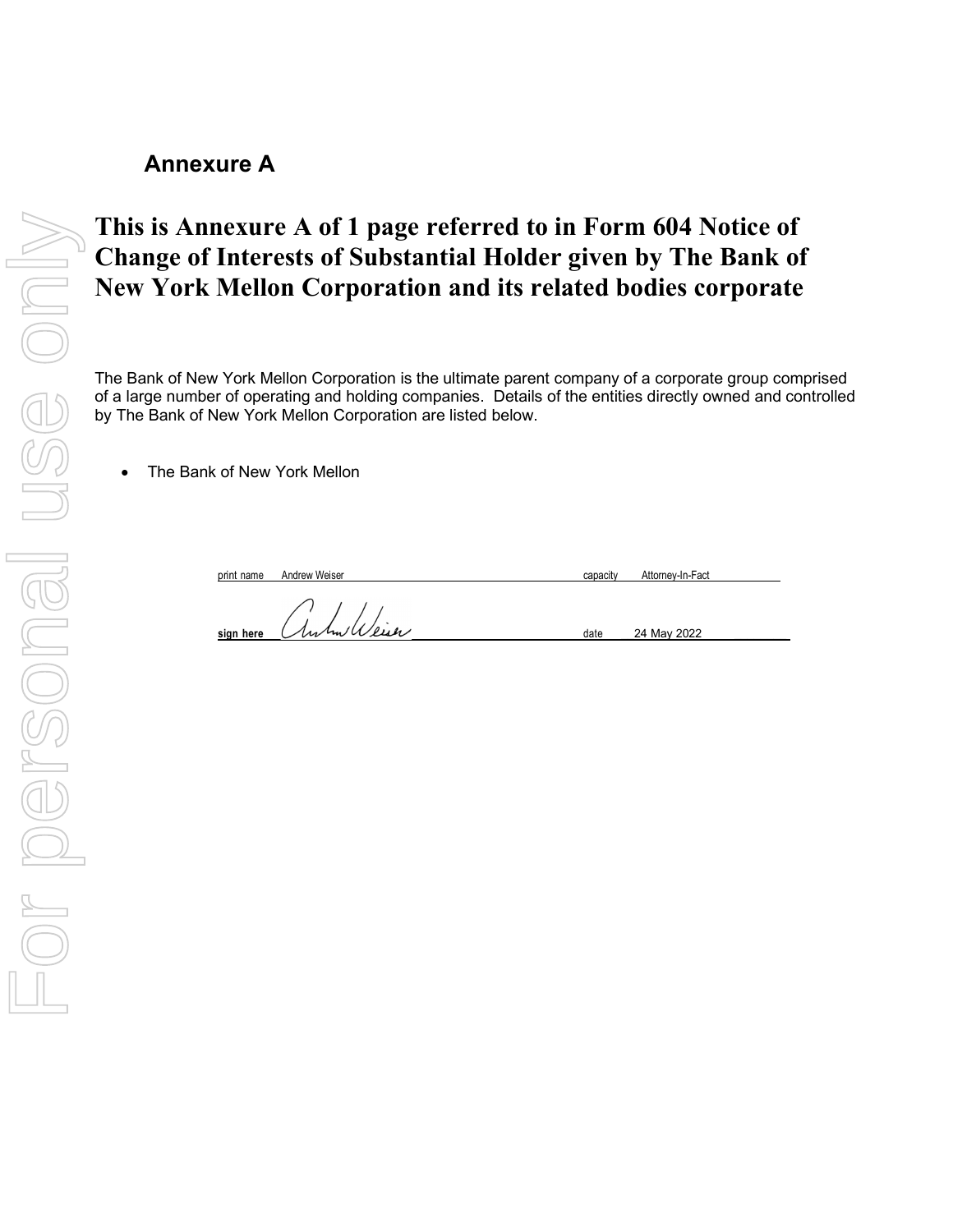## Annexure B

## This is Annexure B of 1 page referred to in Form 604 Notice of Change of Interests of Substantial Holder given by The Bank of New York Mellon Corporation and its related bodies corporate

| Date of change | Person whose relevant interest<br>changed | <b>Nature of Change</b>           | Consideration given in<br>relation to change | <b>Class and number of</b><br>securities affected<br>(Ordinary Shares) | Person's votes<br>affected |
|----------------|-------------------------------------------|-----------------------------------|----------------------------------------------|------------------------------------------------------------------------|----------------------------|
| 24-Jan-22      | The Bank of New York Mellon               | <b>Transfer out of Securities</b> | N/A                                          | (240,000)                                                              | (240,000)                  |
| 26-Jan-22      | The Bank of New York Mellon               | <b>Transfer out of Securities</b> | N/A                                          | (160,000)                                                              | (160,000)                  |
| 28-Jan-22      | The Bank of New York Mellon               | <b>Deposit of Securities</b>      | N/A                                          | 555,440                                                                | 555,440                    |
| $2$ -Feb-22    | The Bank of New York Mellon               | <b>Deposit of Securities</b>      | N/A                                          | 581,200                                                                | 581,200                    |
| 3-Feb-22       | The Bank of New York Mellon               | <b>Deposit of Securities</b>      | N/A                                          | 938,520                                                                | 938,520                    |
| 4-Feb-22       | The Bank of New York Mellon               | <b>Deposit of Securities</b>      | N/A                                          | 100,000                                                                | 100,000                    |
| 9-Feb-22       | The Bank of New York Mellon               | <b>Deposit of Securities</b>      | N/A                                          | 140,000                                                                | 140,000                    |
| 28-Feb-22      | The Bank of New York Mellon               | <b>Transfer out of Securities</b> | N/A                                          | (100, 000)                                                             | (100,000)                  |
| 3-Mar-22       | The Bank of New York Mellon               | <b>Transfer out of Securities</b> | N/A                                          | (54, 640)                                                              | (54, 640)                  |
| 9-Mar-22       | The Bank of New York Mellon               | <b>Transfer out of Securities</b> | N/A                                          | (170, 160)                                                             | (170, 160)                 |
| 10-Mar-22      | The Bank of New York Mellon               | <b>Transfer out of Securities</b> | N/A                                          | (125, 800)                                                             | (125, 800)                 |
| 14-Mar-22      | The Bank of New York Mellon               | <b>Transfer out of Securities</b> | N/A                                          | (436,000)                                                              | (436,000)                  |
| 15-Mar-22      | The Bank of New York Mellon               | <b>Transfer out of Securities</b> | N/A                                          | (280,000)                                                              | (280,000)                  |
| 21-Mar-22      | The Bank of New York Mellon               | <b>Transfer out of Securities</b> | N/A                                          | (552, 200)                                                             | (552, 200)                 |
| 22-Mar-22      | The Bank of New York Mellon               | <b>Transfer out of Securities</b> | N/A                                          | (100, 000)                                                             | (100,000)                  |
| 23-Mar-22      | The Bank of New York Mellon               | <b>Transfer out of Securities</b> | N/A                                          | (128, 960)                                                             | (128, 960)                 |
| 11-Apr-22      | The Bank of New York Mellon               | <b>Transfer out of Securities</b> | N/A                                          | (240,000)                                                              | (240,000)                  |
| 13-Apr-22      | The Bank of New York Mellon               | Transfer out of Securities        | N/A                                          | (200.000)                                                              | (200,000)                  |
| 29-Apr-22      | The Bank of New York Mellon               | <b>Transfer out of Securities</b> | N/A                                          | (45, 400)                                                              | (45, 400)                  |
| $2-May-22$     | The Bank of New York Mellon               | Transfer out of Securities        | N/A                                          | (44,000)                                                               | (44,000)                   |
| $3-May-22$     | The Bank of New York Mellon               | Transfer out of Securities        | N/A                                          | (686, 880)                                                             | (686, 880)                 |
| 4-May-22       | The Bank of New York Mellon               | Transfer out of Securities        | N/A                                          | (160,000)                                                              | (160,000)                  |
| 5-May-22       | The Bank of New York Mellon               | <b>Transfer out of Securities</b> | N/A                                          | (100,000)                                                              | (100,000)                  |
| 13-May-22      | The Bank of New York Mellon               | <b>Transfer out of Securities</b> | N/A                                          | (300,000)                                                              | (300,000)                  |
| 20-May-22      | The Bank of New York Mellon               | <b>Transfer out of Securities</b> | N/A                                          | (320,000)                                                              | (320,000)                  |
| 23-May-22      | The Bank of New York Mellon               | <b>Transfer out of Securities</b> | N/A                                          | (160,000)                                                              | (160,000)                  |

### Changes in relevant interests

Print Name - Andrew Weiser Capacity - Attorney - In - Fact

Sign Here  $\bigcup_{\mathcal{U}}\mathcal{U}$   $\mathcal{U}$   $\mathcal{U}$   $\mathcal{U}$   $\mathcal{U}$   $\mathcal{U}$   $\mathcal{U}$   $\mathcal{U}$   $\mathcal{U}$   $\mathcal{U}$   $\mathcal{U}$   $\mathcal{U}$   $\mathcal{U}$   $\mathcal{U}$   $\mathcal{U}$   $\mathcal{U}$   $\mathcal{U}$   $\mathcal{U}$   $\mathcal{U}$   $\mathcal{U}$   $\mathcal{U}$   $\mathcal{U}$   $\math$